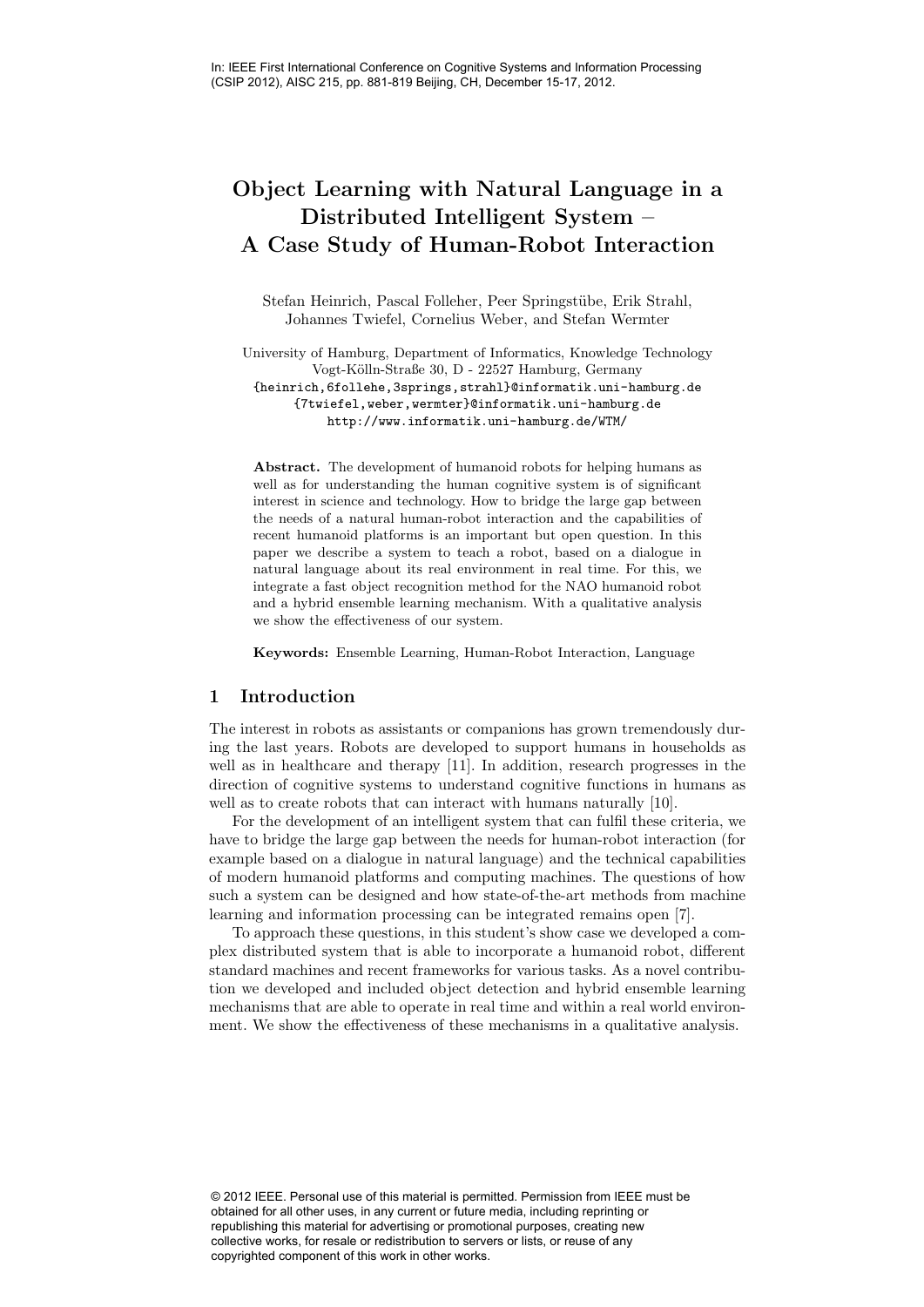2 Heinrich, Folleher, Springstübe, Strahl, Twiefel, Weber, Wermter

## 2 Scenario

Our research focuses on human-robot interaction in a real world scenario with real time conditions to learn about communication and grounding of language as well as about effective learned situated interaction [8]. Here a humanoid robot  $NAO<sup>1</sup>$  is supposed to learn cues about objects in its environment based on natural language and visual information, and to recognise and classify similar objects correctly (see Fig. 1a for an overview). The learning process is guided by a dialogue with a human teacher about some objects (compare Fig. 1b).



(a) Learner and teacher (b) Objects



The teacher can inform the robot about unknown objects, and is also able to confirm the correct classification and thus the correct pointing to objects, giving the robot the opportunity to become more certain with its decisions over time:

- Teaching Dialog: A user can request the robot to learn. The robot then asks what he is supposed to learn and the user states an object category (e.g. <This is an apple>). The robot then asks the user to verify the linguistic expression the robot has understood for the object in the field of view. After verification (e.g. <Right>) by the user the robot will learn the object.
- Classification Dialog: A user can also ask the robot to *classify* an object. The robot responds by reporting a description of the object in the field of view based on recently learned experiences.
- Find Dialog: In addition a user can request the robot to  $\hat{f}$  and  $\hat{f}$  and object among a number of different objects in the field of view. If the robot recognises the described object, then it will report a relative position and point to the object. Otherwise it will express his uncertainty about the requested object.
- <sup>1</sup> The NAO is a 57 cm tall humanoid robot with, 25 *degrees of freedom* (DOF), two VGA cameras, and four microphones, developed for academic purposes – www.aldebaran-robotics.com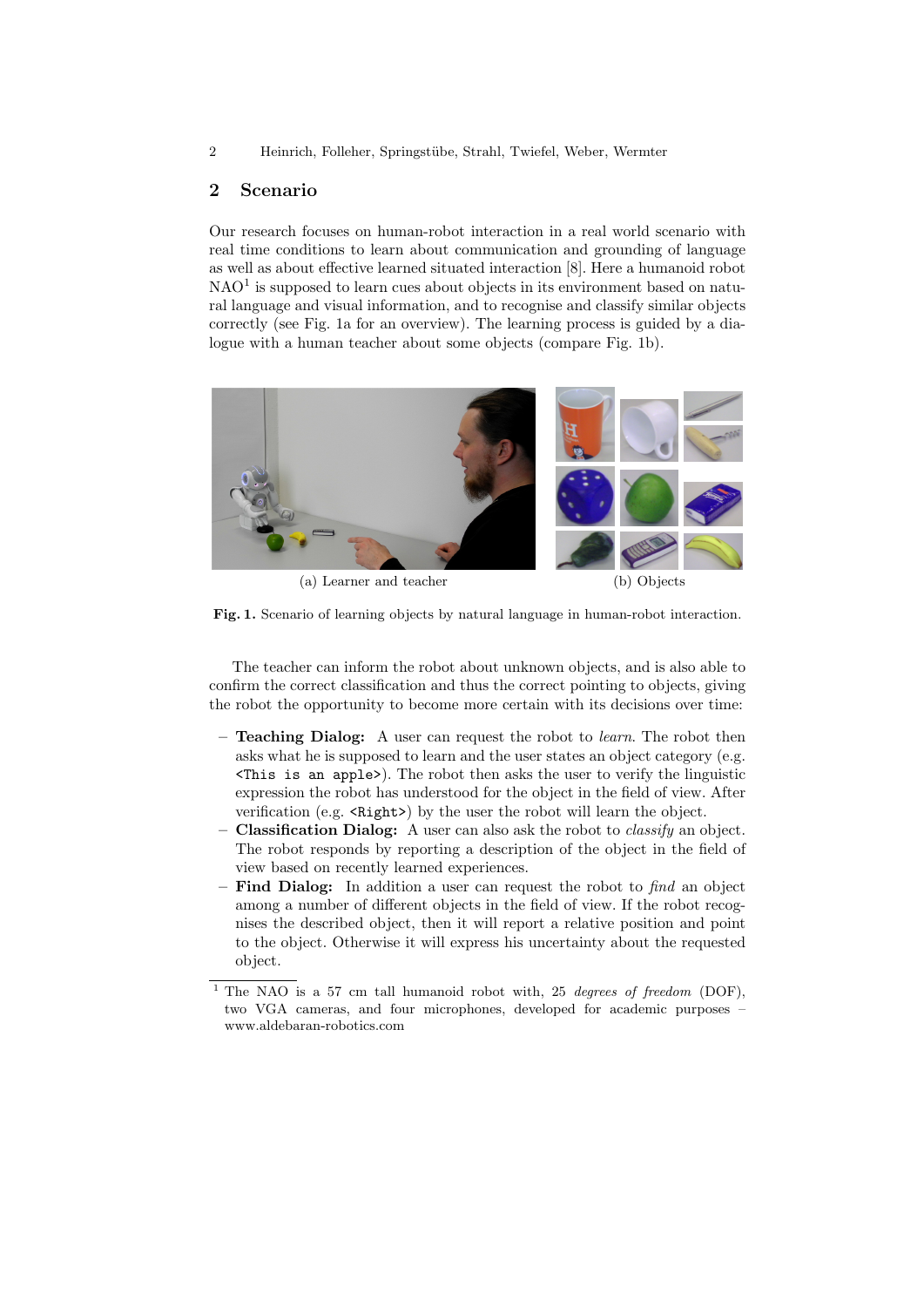Object Learning with Natural Language in a Distributed Intelligent System 3

## 3 Architecture of the Distributed Intelligent System

The described scenario demands a lot of capabilities of an intelligent system: First of all the robot has to observe the scene and determine objects of various complexity under fairly different light conditions in real time. Secondly, the system has to provide reliable speech recognition and the ability to speak to the human in natural language. Thirdly, the system must learn objects very fast and also be scalable to a reasonable number of objects. Finally, the system has to incorporate all capabilities in a coherent interaction scheme.

To achieve the goals we set up a distributed system of up to 16 service nodes, written in ROS<sup>2</sup>, both on the NAO robot and some standard PCs. The system can be divided into the four modules core, vision, motion, and interface (see Fig. 2 for an overview).



Fig. 2. An overview of the system components.

- **Core:** The heart of the system is the *Controller* that implements the logic of the dialogue by means of a finite state machine, set up by  $\text{Smach}^3$ . A database is used to store training data of items that a user wanted the robot to learn and to allow for a qualitative evaluation.
- Interface: To interact with the real world the Controller can request the camera system to get real time images from the NAO, can request to recog-

<sup>&</sup>lt;sup>2</sup> The Robot Operating System (ROS) is a middle-ware for the use with various robotic platforms; ROS supports different programming languages and multiple operating systems as well as multiple hardware elements – www.ros.org

<sup>&</sup>lt;sup>3</sup> Smach is a python-based library for building hierarchical state machines – www.ros.org/wiki/smach/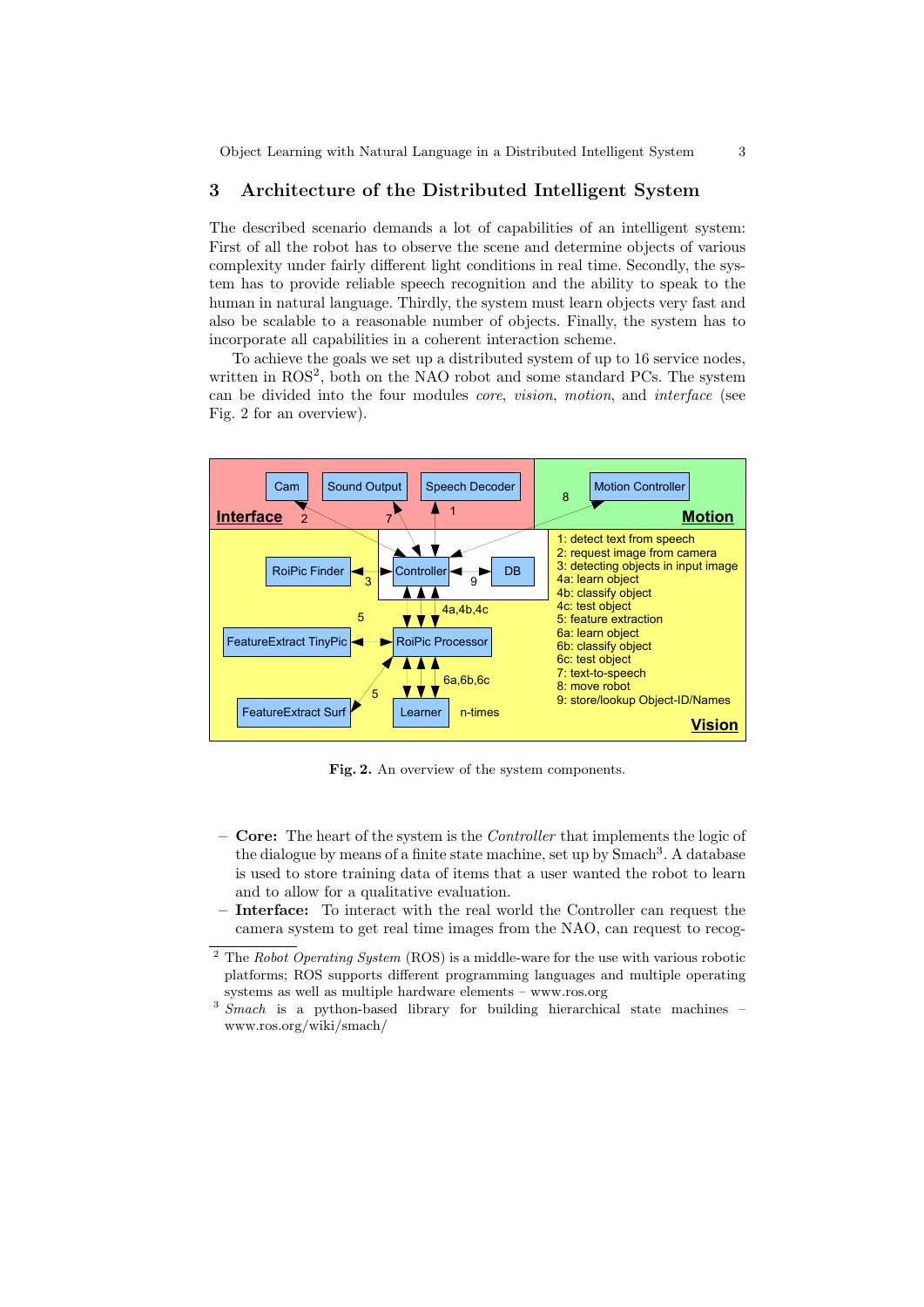4 Heinrich, Folleher, Springst¨ube, Strahl, Twiefel, Weber, Wermter

nise speech with the employed  $PocketSphinx<sup>4</sup>$  with a hybrid decoder [5], and command the NAO's text-to-speech system to respond with speech.

- Vision: The Controller can request the vision system to determine a small extract from the image called Region of Interest Picture (RoiPic). For this task the *RoiPicFinder* isolates image regions by thresholding over certain ranges of hue, saturation, and value  $(HSV)$  for binarising in relevant parts and background, and applies the contour finder from  $OpenCV<sup>5</sup>$  for segmentation [9]. Note: Here, one also could use more precise but less fast methods like connected component labelling or clustering [4]. Finally, the RoiPicFinder computes the axis aligned bounding boxes, which are used to crop and return the RoiPic. Fig. 3a-c visualise the processing steps.
- Furthermore, the vision system offers a multiple-purpose feature extracting module that can determine various features from the RoiPic to return an input for a learner in the hybrid ensemble learning system. The learning system is realised by the RoiPicProcessor and can combine an arbitrary number of learners based on different features.
- **Motion:** The motion controller can be requested to move the robot body in the environment, e.g. to point to an object with the arm.

All modules are interconnected but distributed and autonomous, allowing to extend the system, e.g. with different feature extractors or to enrich the robot's behaviour by a more capable motion, thus offering a richer interaction with the environment. However, the central idea here is to research into learning objects by natural language, thus the focus of this study is on the hybrid ensemble.

## 4 Hybrid Ensemble Learning

For the learning we developed a hybrid ensemble system based on a set of neural associator networks called Learners [3]. Each network is a three-layer MLP that takes the result of a feature extractor as input and computes the classification confidences for a chosen number of classes as output. The ensemble votes for the class  $c \in C$  with the highest confidence  $o_{\text{ensemble }c}$ , which is determined as follows:

$$
o_{\text{ensemble},c} = \frac{\max_{l \in L} (o_{l,c} \cdot g_l)}{\sum_{l \in L} (o_{l,c} \cdot g_l)}, \qquad (1)
$$

where for every Learner  $l \in L$  the output o is weighted by a chosen value q.

For the neural Learners we employed ENCOG<sup>6</sup>, while for the feature extractors we developed three different types of features ourselves, as described below:

PocketSphinx is an open source *automatic speech recognition* (ASR) system, optimised for hand-held devices and robots – www.cmusphinx.sourceforge.net

<sup>&</sup>lt;sup>5</sup> The Open Source Computer Vision (OpenCV) library is a framework for state-ofthe-art computer vision algorithms – www.opencv.willowgarage.com/wiki/

 $6$  ENCOG is a machine learning library focused on advanced neural networks and recent training methods – www.heatonresearch.com/encog/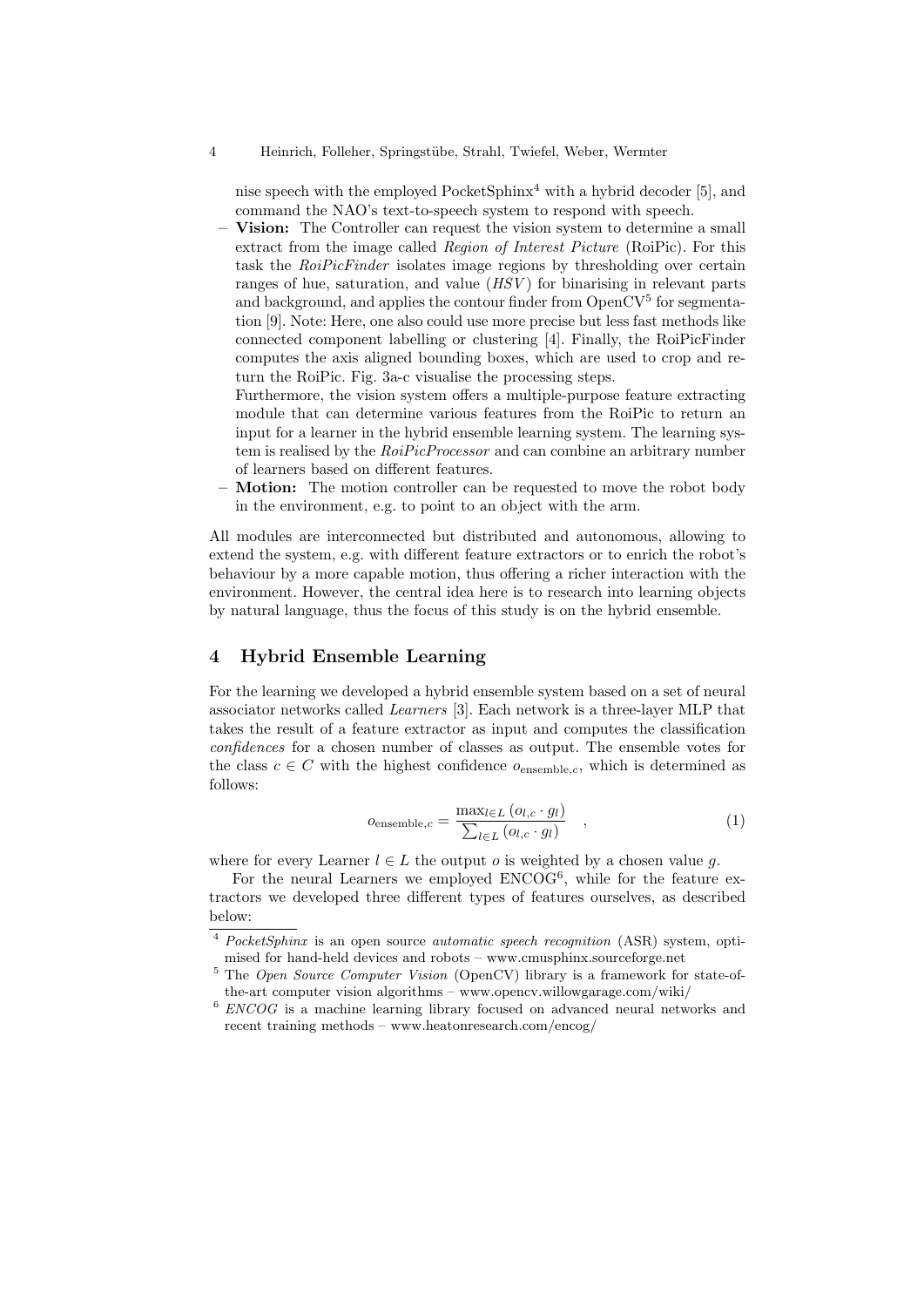Object Learning with Natural Language in a Distributed Intelligent System 5

Pixel Pattern Features: The simplest features we extract from a RoiPic is the pixel pattern of the object. To determine these features for the so called TiniPic, we scaled the isolated image from a RoiPic to the fixed size of  $16 \times 16$  pixels with RGB values. The resulting 768 data points were normalised to floating point values within  $[-1, 1]$  and could be fed into a Learner. Fig. 3 presents the steps to determine the scaled TinyPic.



Fig. 3. Region of interest processed to determine a  $16 \times 16$  pixel pattern.

Colour and Texture Features: For the human eye, colour and textural characteristics of an object are important [6]. Based on this bio-informed concept we developed a sophisticated extractor to determine twelve colour and texture features from a RoiPic as detailed in Tab. 1. For all features we normalised the values to the interval  $[-1, 1]$  to be able to input them to a Learner.

| proportion of coloured pixels being of a          | proportion of pixels that have colour       |  |  |
|---------------------------------------------------|---------------------------------------------|--|--|
| certain colour (for six, nine, and twelve         | information (exceeding saturation)          |  |  |
| colours – each for $0^{\circ}$ and $30^{\circ}$ ) | and brightness threshold)                   |  |  |
| <i>sine</i> of average colour of coloured pixels  | cosine of average colour of coloured pixels |  |  |
| average brightness of object                      | average saturation of object                |  |  |
| average brightness of coloured pixels             | average saturation of coloured pixels       |  |  |
| average grey value (average brightness            | proportion of pixels, which are part of     |  |  |
| of not coloured pixels)                           | the object (not background)                 |  |  |
| colour spectrum of coloured pixels                | brightness spectrum of not coloured pixels  |  |  |

Table 1. Developed Colour and Texture Features.

The "proportion of colour" features are calculated by dividing the colour space in six, nine, and twelve colours respectively. Further proportion of colour features are computed by shifting the HSV colour value by 30 before assigning it to the new colour space. The proportion of saturation and brightness is achieved by dividing their spaces in eight components. The test for matching the twelve colours is done by comparison to the HSV scale. The intervals for the colours are centred around 0◦ (red), 30◦ (orange), etc. and overlap as the intervals span ±20° from the centre. With this method a pixel can be both e.g. red and orange, which is close to what happens in human perception.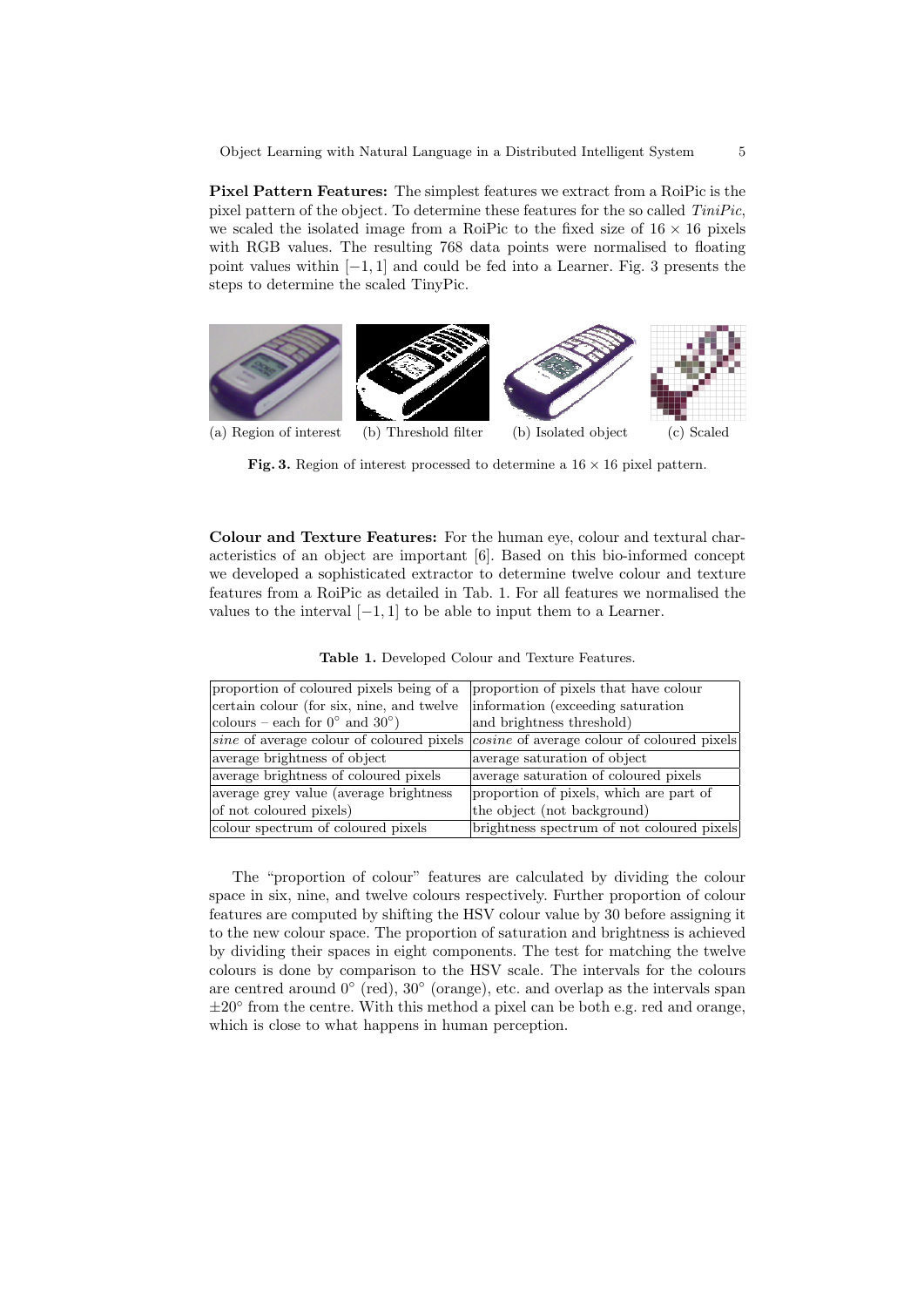6 Heinrich, Folleher, Springst¨ube, Strahl, Twiefel, Weber, Wermter

**Standardised SURF features:** The conventional  $SURF$  [2] algorithm is able to robustly detect and recognise local features of an object in an image. However, the format of the conventional SURF features makes it impossible to combine SURF with many other learning methods, e.g. associator networks, because the dimensionality of the representation for a specific object is not known a-priori. Usually SURF results in a very large set of features for a complex object and a very small set of features for plain objects. To overcome this issue we standardised the output of the SURF extractor as follows:

We reduced the 64 double values to eight double values by summing up blocks of eight numbers and determined a seven bit number, where each bit represents a rise (bit set to 1) or a fall (bit set to 0). The remaining highest bit in the byte was determined by the Laplacian, which was calculated by the SURF extractor. The resulting kind-of "hash" (256 bits) is consistent in sparseness, leads to an unique characterisations of an object, and can be fed to a Learner.

## 5 Evaluation

To evaluate the system we tested its behaviour in a number of dialogues with different human teachers and observed a very natural interaction and good learning success without notable delays: The computations of the system are performed in parallel to the speech output, providing a real-time response at any time.

To offer a more comparable evaluation we also ran several experiments to quantify the object detection and object learning capabilities. For all experiments we set up the system with an ensemble consisting of five colour and texture Learners, three pixel pattern Learners, and two standardised SURF Learners. The neural networks underlying these *classifiers* have been specified with 100 hidden nodes, 21 output nodes, sigmoidal transfer functions, and randomised weights in  $[-0.25, 0.25]$ . They have been trained with RPROP [3] for either a maximum of 100 epochs or until a mean error of at most  $\epsilon = 0.01$  was reached.

#### 5.1 Object Detection

To evaluate the quality of our detected objects by means of the determined region of interest (dimensions and position), we developed the following metric:

$$
q = \frac{A_{RF} - |A_{RF} - A_{GT}|}{A_{GT} + |A_{RF} - A_{GT}| + d_e (POS_{GT}, POS_{RF})} \quad , \tag{2}
$$

where A is the area in pixels,  $d_e$  the euclidean distance,  $POS$  the bounding box reference point, RF the results of the RoiPicFinder, and GT the ideal result.

For all ten objects we collected 20 samples covering different rotation and scaling as well as different lighting conditions in our standard lab environment (compare Fig. 1) and ran two experiments. In the first experiment we employed the near optimal grey scale value during the thresholding step, while in the second experiment we used HSV values. For five representative objects the results of the quality of the obtained regions of interest are shown in Tab. 2, pointing out that our developed method led to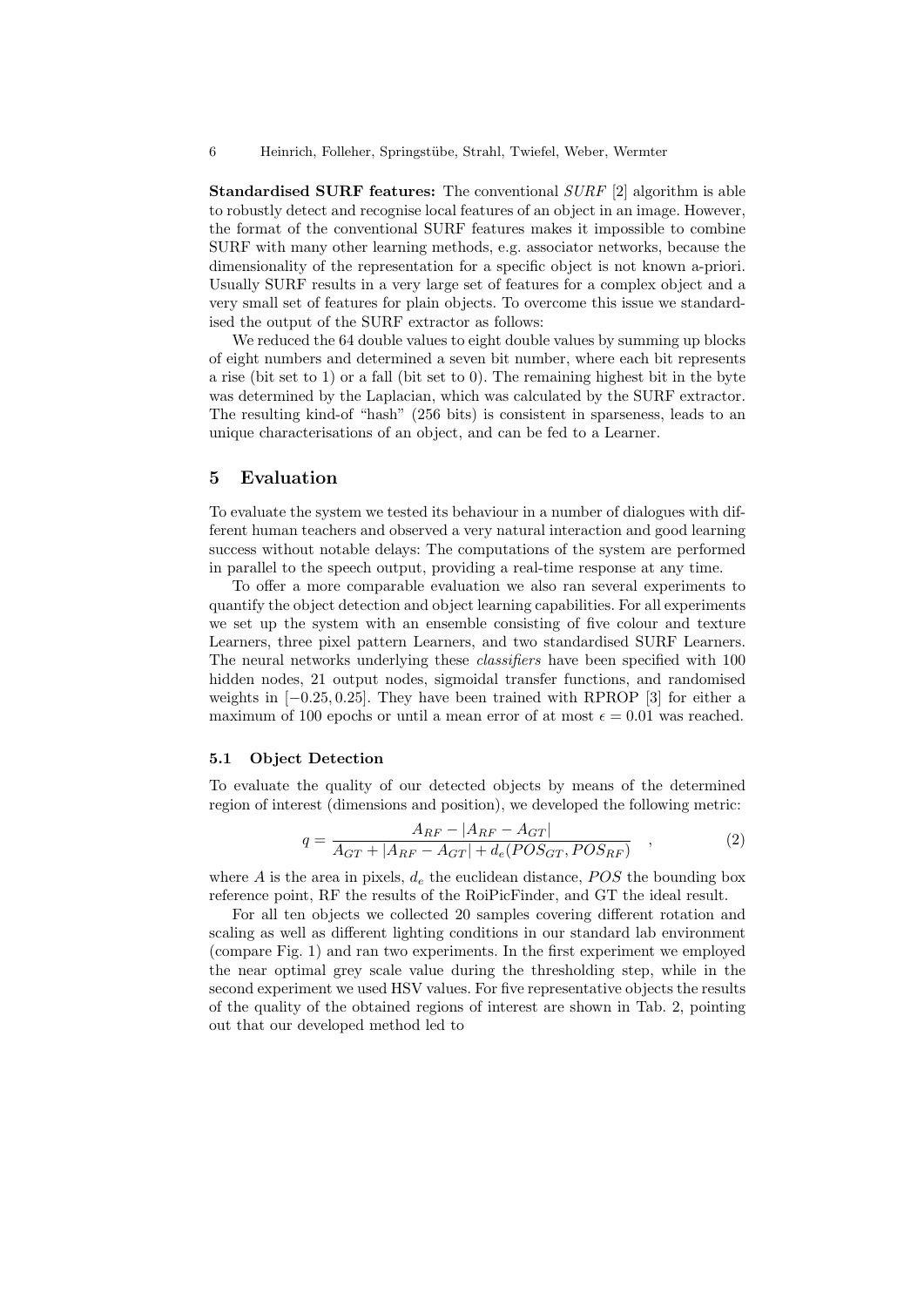- a) a good object detection for most objects except for objects with high diversity in the texture – with near optimal values (in 0.074 seconds), and
- b) an overall very good object detection with HSV values (in 0.71 seconds).

 $\vert$ Object Class average min max Apple 0.886 0.552 0.989 Banana 0.111 -0.383 0.986 Dice 0.903 0.683 0.999 Mobile 0.793 0.446 0.998 Pear  $0.690 \mid 0.252 \mid 0.996$ Object Class average min max Apple 0.945 0.675 0.997 Banana 0.859 0.671 0.994 Dice 0.960 0.909 0.987 Mobile 0.949 0.844 0.996 Pear  $0.959 \mid 0.824 \mid 1.000$ 

Table 2. Results for the quality  $q$  of determined regions of interest. For thesholding different values have been used: near optimal grey scale (left) and HSV (right).

#### 5.2 Object Learning and Generalisation

For testing the generalisation capabilities we used the standard metrics precision  $p_{\text{precision}} = tp/(tp + fp)$  and recall  $p_{\text{recall}} = tp/(tp + fn)$ , where we defined all correct classifications as  $tp$  (true positives), all classifications for an incorrect class as fp (false positives), and all classifications with a *confidence*  $o < 0.45$ as fn (false negatives). For every object we divided the set of samples in a training set with 15 samples and a test set with 5 samples and conducted two experiments. In the first one we trained and tested with all objects, while in the second we trained and tested only with the three very similar objects "Dice", "Mobile", and "Tempo". The results show that for a diverse set of objects the colour and texture classifiers achieve very high results, thus performing still high for similar objects (see Tab. 3). The hybrid ensemble leads to high up to very high results in all settings.

Table 3. Classification results on the test set for all (left) and similar (right) objects.

| Classifier        | $ p_{\text{precision}} $ $p_{\text{recall}}$ |           | Classifier        | $ p_{\text{precision}} $ $p_{\text{recall}}$ |       |
|-------------------|----------------------------------------------|-----------|-------------------|----------------------------------------------|-------|
| Pixel Pattern     | 0.590                                        | 0.976     | Pixel Pattern     | 0.644                                        | 1.000 |
| Color & Texture   | 0.984                                        | 1.000     | Color & Texture   | 0.893                                        | 1.000 |
| Standardised SURF | 0.391                                        | ${0.895}$ | Standardised SURF | 0.621                                        | 1.000 |
| Ensemble          | 0.979                                        | 0.939     | Ensemble          | 1.000                                        | 1.000 |

## 6 Conclusion

In this paper we investigated the needs for human-robot interaction and developed a distributed intelligent system to enable a humanoid robot to learn about its environment by a human teacher via a dialogue. The combination of recent frameworks and a number of specially developed methods for object detection and learning led to a system working in real time and in a real environment.